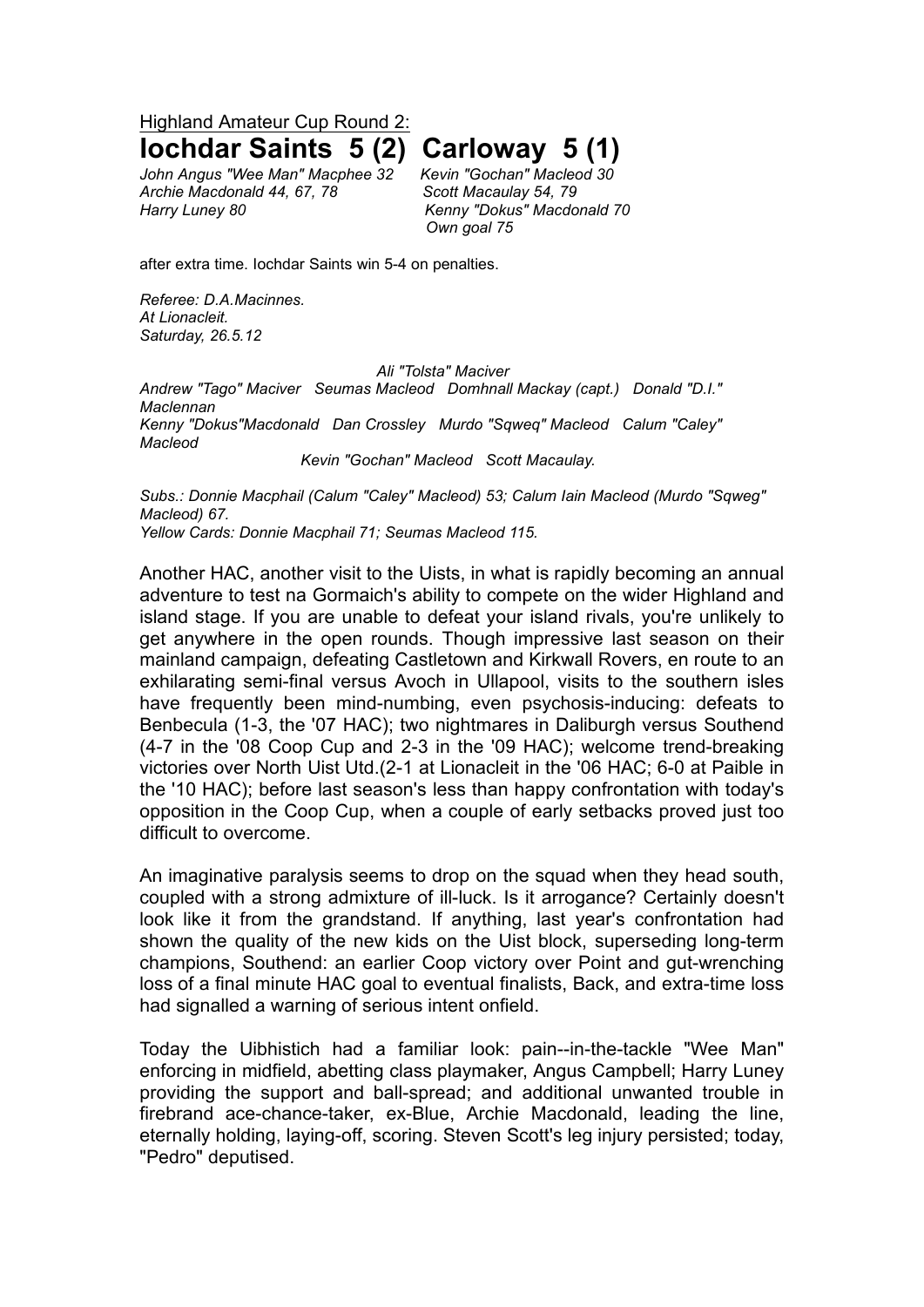Selection problems continued to mount for the Blues: added to long-term injured stars, Calum Tom Moody and Gordon "Tago" Macdonald, were today's unavailable stalwarts, David Beaton and Gus Maciver. Thus, Ali "Tolsta" Maciver was obliged to start in goal; Andrew Tago" Maciver returned at right wing/back, and the rest of the side maintained the formation that started on Friday night at Garrabost.

What a setting! A stunning day to watch a football match, less so to play in one, marred only by a fresh easterly breeze blowing diagonally across the field, perhaps the grass a few centimetres too long. Both sides needed no introduction. The opening half-hour gave no intimation of the drama that would enfold, as both defences coped easily with either sides' initial thrusts: Saints, holding wind advantage, slightly overhitting, and Carloway opting for the methodical approach, then final diagonal defence-splitter or raised pass centrally. Carloway came closest, without really testing "Pedro".

On 12 minutes Crossley released "Gochan" but his cross from 20 metres on the left passed over. Three minutes later "Pongo" burst through into the middle. Just inside Saints' half, he found "Dokus" on the right, who cut inside and laid in for interplay between Macaulay and "Gochan", who set up the following Crossley, 20 metres out in the centre, but his drive went harmlessly past on the left. On 26 minutes Macaulay managed the perfect release ball to "Caley" unmarked on the left. He carried forward, but his shot from 22 metres out on the left went well over. Two minutes later "Dokus" freed "Gochan" through the centre but he lost control on the edge of the box.

Then the real game - and fun, if you can call it that - started. On the half-hour an enormous "Tolsta" kick-out was back-headed on leftish by Macaulay 10 metres inside Saints' half, to "Gochan" edging behind his marker to run in on goal. From the edge of the box he let fly with an unsaveable left-foot shot, shoulder-high, just inside "Pedro's" left-hand post. An absolute peach! Then the action left the script. A corner on Carloway's left broke out leftish from a crowded area to the edge of the box where No. 11(?) composed himself and drilled a powerful right-foot daisy-cutter to thwack off the base of "Tolsta's" left-hand post, then spin unluckily for the Blues across goal to the far post where "Wee Man" reacted swiftest to slot an exquisite low drive between the recovering "Tolsta" and the right-hand post from 8 metres.

Na Gormaich had clearly thought it was plain sailing after the opener and struggled at first to maintain focus. On 38 minutes, the endlessly creative Crossley broke to chip from 22 metres leftish, over a retreating defence, but the ball just beat the swiftly arriving "Dokus" 10 metres out. Then the clouds really started to gather in Carloway's valley of joy. On 41 minutes a "Wee Man" free-kick was handled safely by Maciver; the same player shot past a minute later, before the gods really decided to punish the Blues on 44 minutes for losing the ball carelessly in midfield. Saints immediately worked the ball down their right. Out on the touchline, 20 metres from the bye-line, no.10 turned back under pressure from three markers, to send a beautiful, left-foot curler just over the retreating defence, but too far and at an awkward height for "Tolsta" to reach, and Archie "Uibhisteach" stooped, 8 metres out in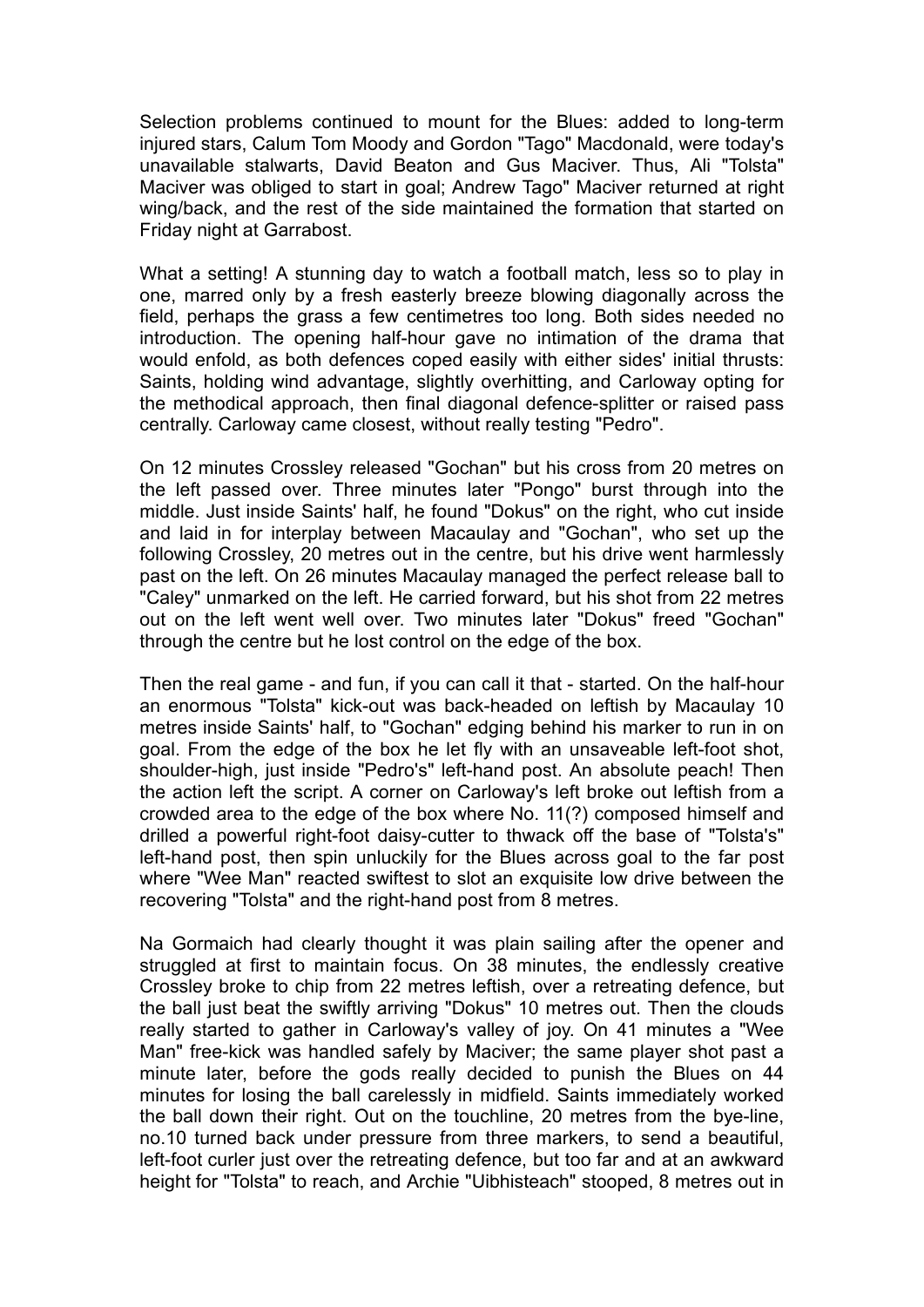front of goal, to head a perfect connect wide and lowish past the keeper's left.

To their credit, the Blues tried to work through their clear sense of disbelief. The first half had again demonstrated the Mourinho doctrine: ball possession/ territory doesn't necessarily guarantee victory (regard Barcelona v. Chelsea; Bayern Munich v. Chelsea); it's what a team does with it in the final third of the park that counts. If a team's strike rate is dependably high, they can let the opposition play across their midfield, their defence; they can cope and occasionally strike back. Iochdar had taught Blues this clearly in the first half: basically, they had let na Gormaich come at them for half an hour, and then come to life and threatened repeatedly for the next quarter, even though Carloway still had far greater control of the play. A malfunctioning midfield, where everything devolved upon Crossley's enthusiasm, drive, and creativity limited options, also.

Once more into the breach, then. On 49 minutes a break on the right led to a throw-in at the corner flag breaking out to "Dokus" on the right edge of the box but his drive was tipped over. Mackay drove past on the left from 23 metres, before the equalizer arrived on 54 minutes, when Crossley came through the middle to supply Macaulay moving off his marker to give "Pedro" no chance low to his right from 16 metres. Two minutes later it was nearly three. A "Dokus" free-kick from 22 metres centrally thudded upwards off the bar, to drop down on "Gochan" 8 metres out in front of goal outjumping the pack, but somehow his firm header cleared the bar.

On 61 minutes a "Dokus" corner had to be palmed away, before na Gormaich were stunned once more, as a Saints' break on the right was played across the box to Archie Macdonald, who, in quintessential predatory mood on the left corner of the box, gathered to send a right-foot screamer, via "Pongo's" foot, high and just inside "Tolsta's" right-hand post. A rush of tit-for-tat goals followed as Carloway sought to claw their way back; Saints chased decisive victory. On 70 minutes a central through ball was headed on and back by "Gochan" 20 metres out for "Dokus" to burst into the box and drive low past "Pedro" from 12 metres. Five minutes later a right-foot Crossley corner on the left curled over the keeper and was helped on into the net amid a rush of bodies.

A minute later the chance appeared to kill the contest, when a Crossley layoff, as he burst into the box, allowed an unmarked "Dokus" to advance from the right, but from 12 metres he drove past "Pedro" but beyond the far post. Two minutes later a corner on the Blues' right broke across to Saints' own Lou Macari on the left, 12 metres out, and he drilled the ball low inside "Tolsta's" right-hand post. Immediately Carloway were back in front as they broke through the middle and "Gochan" supplied Macaulay from 24 metres to deliver a spectacular strike high to the keeper's right from 18 metres. Hardly had anyone drawn breath, spectator and player alike, when it was level once more. A corner on the left fell to Luney directly in front of goal, 8 metres out, and he nodded home.

Extra-time proved less frenetic, as two pairs of exhausted players hoped more for an opposition mistake, than a result from their own openings. The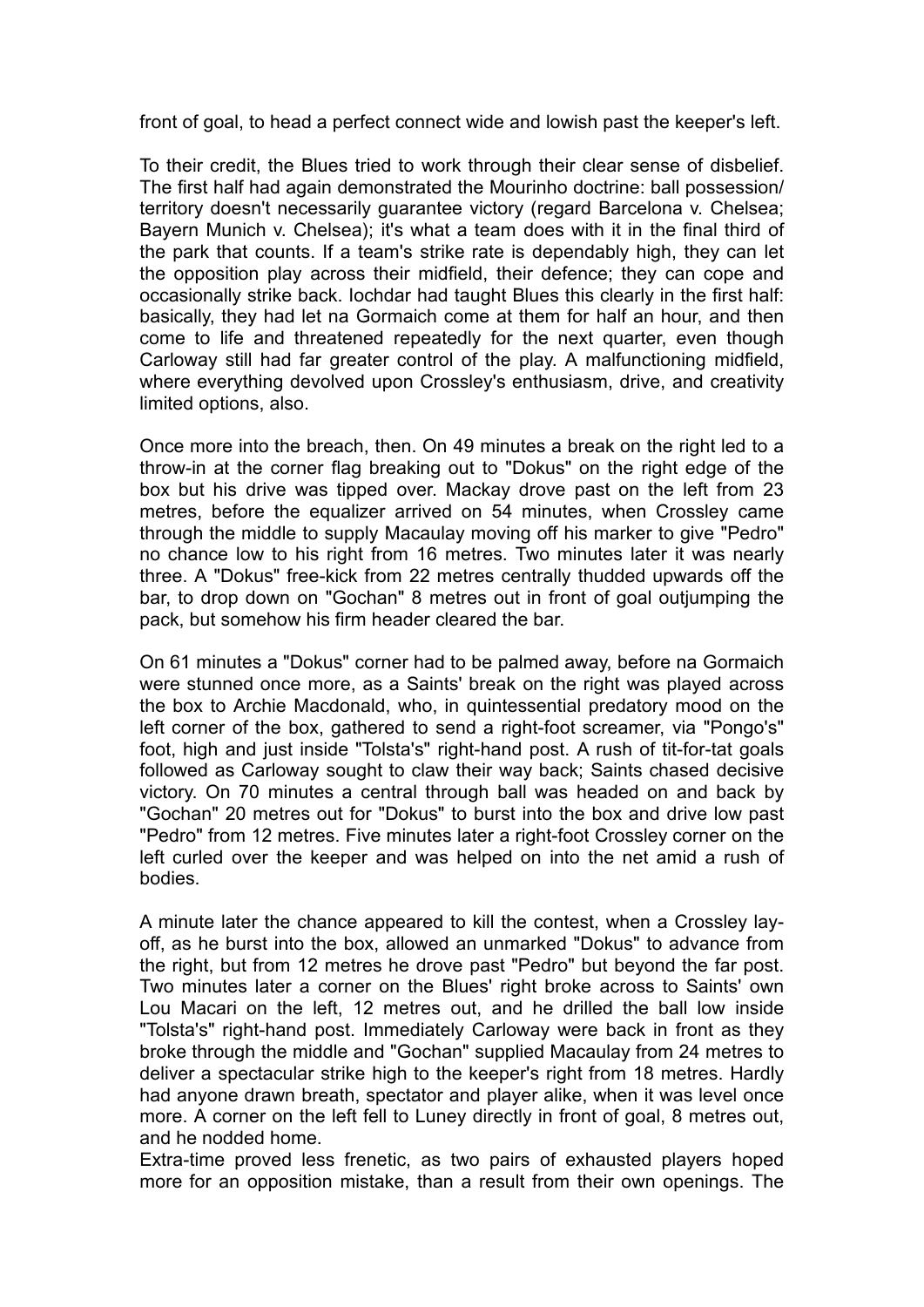chances favoured the Blues: on 91 minutes Crossley headed past; on 104 minutes a "Dokus" cross freed "Pongo" to head over, before a chance arrived at either end in the second period, "Pedro" holding a Crossley corner, then a Saints' shot clearing the bar. The final opportunity, on 119 minutes, saw "Gochan" supply Macaulay to fire over and wide. And then it was the collective nightmare of penalties.

What can you say about such an experience: on a sense-achingly beautiful day, in the most spectacular of surroundings, to witness twenty plus local young men fight their hearts out as wholeheartedly as if the World Club Cup was at stake? And then after aggressively confronting each other for two hours, to party together for another hour, before separating? Anyway, another HAC drifts past for the boys in blue, another cup hope vanishes. Not for want of trying, though. Ah, well, "*In the kingdom of hope, it is never winter*". One day, we can only hope our "*winter of discontent*" will be "*made glorious summer by these sons of*" Carloway.

It's easy to find fault, yet elimination eventually owed more to trying too hard, rather than lack of commitment, and resilient opponents who refused to lay down and die. It was easy to see why Saints are Southern Isles Champions, with their outstanding performer of the game, Angus Campbell, regularly picking open the Carloway back-line; "Wee Man" reminding Arsène Wenger what Patrick Vieira was like at his peak, and the Blues' old friend Archie illustrating what Denis Law could do in his heyday, especially as the game progressed and na Gormaich's back-line slowly lost shape as they attempted to re-inforce the midfield and attack. However, this last is understandable, as "Pongo", Seumas, and Domhnall simply attempted to create what was not being created in front of them, with "D.I" remaining faultless on the left in full Giacinto Facchetti mode.

"Dokus" and "Gochan" at first were unable to grab the pace, but once tuned in, ran and ran, providers *par excellence*, plus Scott Macaulay rolled Steve Chalmers. Don Kichenbrand, and Colin Stein into one, with his endless running/holding/laying-off/striking to justify Select selection. Perhaps he's aiming too low. Maybe Craig Levein should invite him *tout de suite* to the U.S.A.; Archie and Dan would help out too.

The midfield was the problem, distorting the team framework, drawing "Gochan" and "Dokus" back and Mackay, Macleod, and "Pongo" forward, as Dan Crossley, who obviously changes into his Superman outfit in telephone kiosks before slipping on his team kit, ran/tackled/laid off/defencesplitted/dead-balled/shot and generally spread himself around. Only the arrival of the class support of the Blues' own Xavi, Donnie Macphail, later in the game spread the load, but by then the contest was in irreversible-mode.

Remember, Carloway played well, but then so did Iochdar, and as "Highlander" stated, "*There can only be one*!" winner. So, no mainland jaunts this year for the Blues. We can only hope the Saints get a kind draw in the next round, not the likes of Avoch or Pentland United, to get into the mood of the tournament. Best of luck to the boys of Iochdar! Carry the primrose flag!